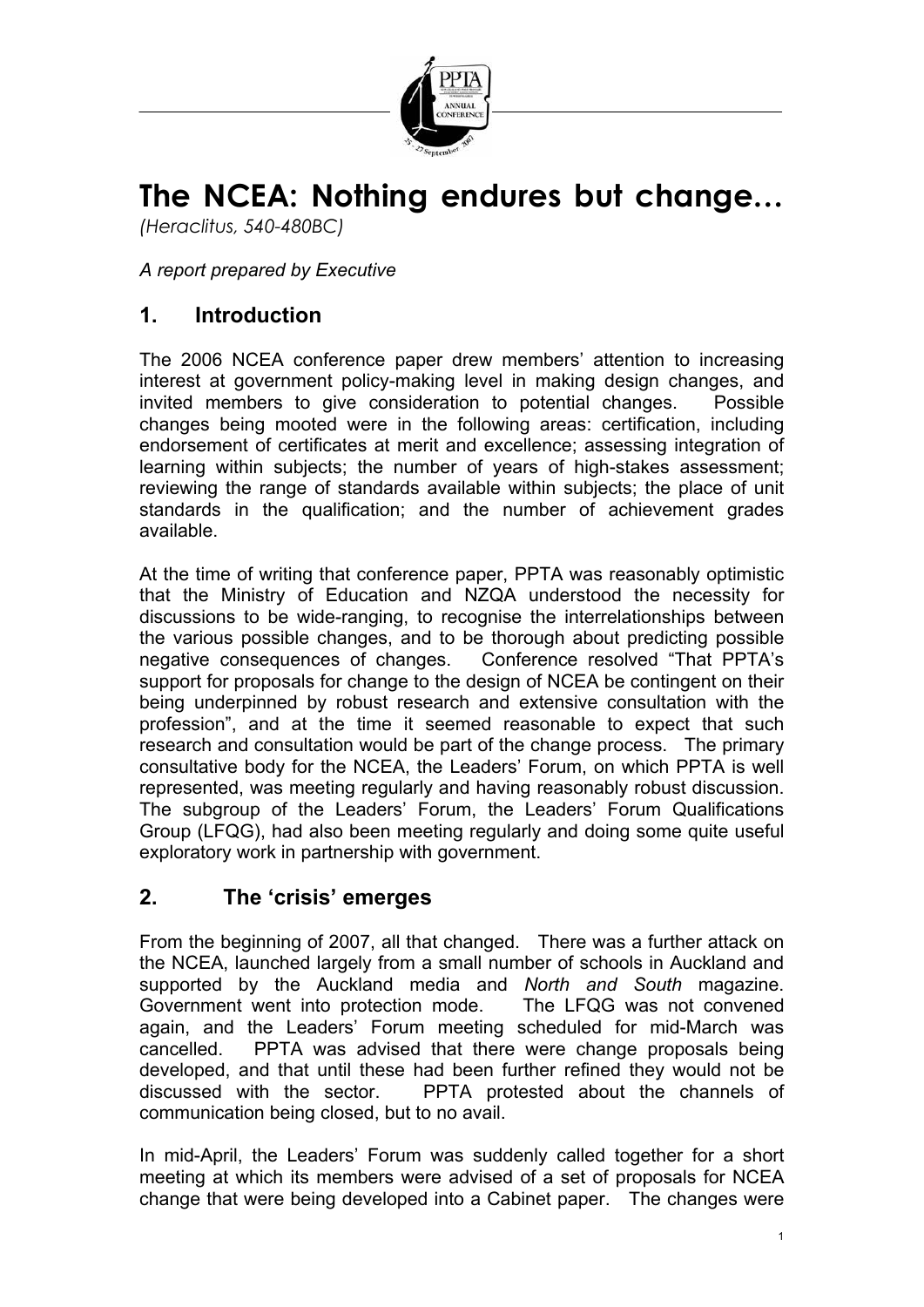

justified as being necessary to ensure the survival of the qualification in the face of the sustained attack on it that had been launched. The issue of design changes had become intensely political.

The Forum was bound to confidentiality so consultation beyond its membership was not allowed. A short period of time was given for responses to the proposals. PPTA wrote a comprehensive response which was published on the members' side of the PPTA website, once the confidentiality requirement was lifted. This response was largely ignored by the Ministry of Education in its final paper to Cabinet, a copy of which can be located on the Ministry of Education website at [http://www.minedu.govt.nz/web/downloadable/dl12037\\_v1/cabinet-paper--](http://www.minedu.govt.nz/web/downloadable/dl12037_v1/cabinet-paper---changes-to-ncea.pdf) [changes-to-ncea.pdf](http://www.minedu.govt.nz/web/downloadable/dl12037_v1/cabinet-paper---changes-to-ncea.pdf).

At the end of May the changes became public. Cabinet had made few alterations to the Ministry's proposals, although it took till late July for PPTA to be able to obtain, under the Official Information Act, the Cabinet minute that confirmed the decisions. The major changes were endorsement at both certificate and subject level, recording Not Achieved for internal standards on the Interim Results Notice, renaming the Record of Learning a 'Record of Achievement', stepping up external moderation including appointment of fulltime moderators, and providing students with an end-of-schooling summary of results.

Other implementation work signalled included a review of achievement and unit standards "to consider issues such as duplication of content, and the relative level of difficulty of achievement and unit standards in similar areas", following up schools where there is a significant mismatch between their external and internal assessment results, publication of schools' Managing National Assessment reports, more exemplars, and further professional learning opportunities (not specified).

The PPTA response in April to the proposed changes had expressed concerns that the proposals were being rushed and not being dealt with in an integrated fashion. It said that endorsement, especially at subject level, was problematic. It advised against reporting of non-achievement for internal standards on the grounds that it had been done before and had been shown to be fraught with difficulties, and on top of that is contrary to the principle underpinning standards-based assessment that it recognises achievement rather than failure. It supported the proposed review of standards, but sought a really comprehensive review that would take into account all the relevant issues rather than just skimming over the surface as the 2006 Consistency Review had done. It sought a national approach and models of best practice in any consideration of the balance of assessment between internal and external standards. It applauded the intention to appoint full-time moderators, and was circumspect about giving a "We told you so" message about that! At the same time, PPTA sought further support for teachers: extension of the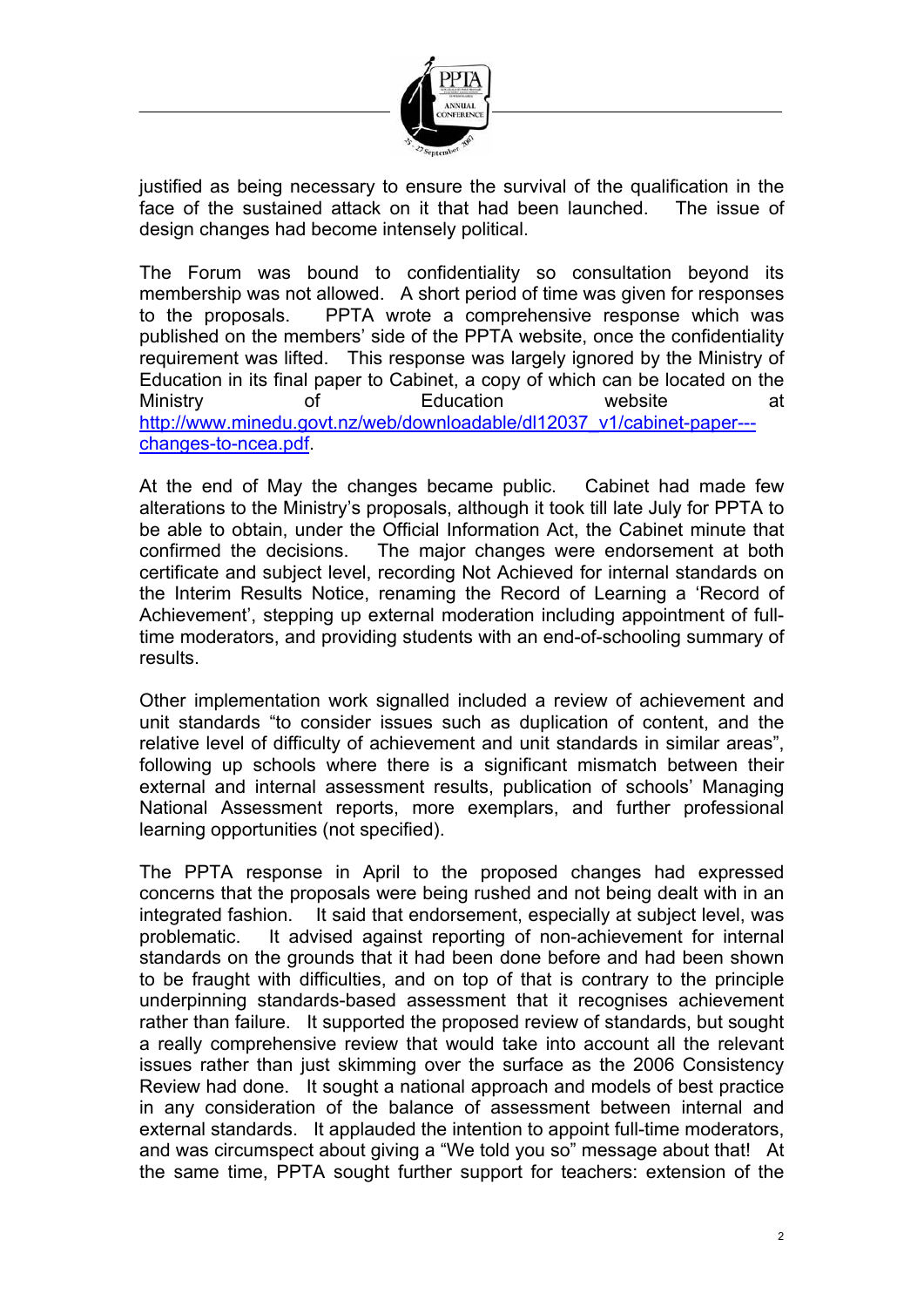

number of Senior Subject Advisers, more and higher quality resources on the NCEA website, Operations Grant funding for NCEA, staffing, and so on.

# **3. The review of Level 1 achievement standards**

In early May, PPTA became aware that the Ministry of Education had launched into a review of Level 1 achievement standards, sticking blindly to its regular schedule of level-by-level reviews without recognising how nonsensical this one was, given the design changes in the wind, the much more comprehensive review of all standards being mooted behind the scenes, and the imminent publication of a new curriculum which would itself necessitate further changes at all levels.

The President protested vigorously to the Ministry of Education, and asked branches to desist from making submissions on the review, pending a decision at the May executive meeting,. The May executive meeting resolved that that there should be no changes to Level 1 standards for 2008 and that branches should be advised "to oppose change because of the continued absence of extra staffing or resourcing to support NCEA changes, and to include these concerns under the heading 'Not Now' in their feedback on the Level 1 achievement standards".

The Ministry of Education quite readily accepted the wisdom of not making any major changes, but countered that there were some very small clarifications that were non-contentious or even widely supported by subject specialists, unlikely to be overtaken by the curriculum changes, and would be helpful to teachers. PPTA representatives were invited to a meeting with Ministry and NZQA officials in mid-July to consider these few small changes, and agreed after careful consideration to most of them proceeding.

## **4. Refinement of design and implementation changes**

Since the announcement of the Cabinet decisions at the end of May, it is fair to say that the Ministry of Education has shown greater willingness to involve PPTA in the ongoing work. Monthly LFQG meetings have been scheduled to the end of 2007. An extra Leaders' Forum meeting in early August was scheduled.

At the time of writing this paper, there has been one LFQG meeting and two full Leaders' Forum meetings. At these meetings, there has been productive discussion about the best ways to implement the Cabinet decisions, particularly the reporting of Not Achieved, the introduction of full-time moderators, the review of standards, and subject endorsement.

On the other hand, in a situation where Cabinet has made the decisions and is closely monitoring the agencies' implementation of them, there is little room to manoeuvre for such consultative groups. There is a danger that sector groups represented at these meetings could begin to feel that they are just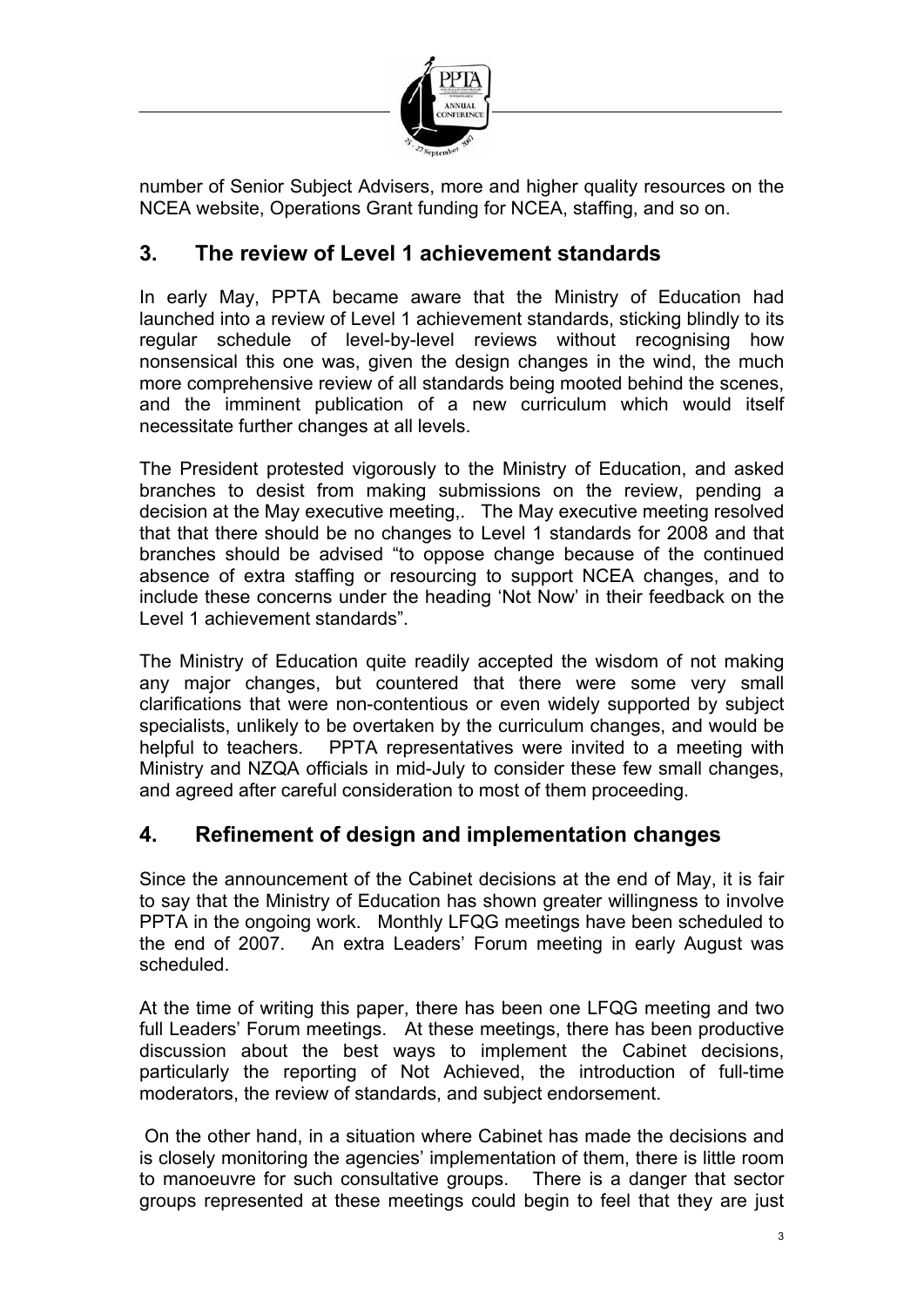

being called in to rubber stamp the work, or that their views are not being taken into account by Cabinet.

Despite efforts by sector representatives and officials to find the most educationally sound ways to implement the Cabinet decisions, PPTA members will still be concerned about the direction of some of these changes and the negative effects they may have on our students.

#### *4.1 Reporting Not Achieved*

At the beginning of the NCEA, it was intended that failure to achieve an internally assessed standard would be reported, however it soon became clear that some really inconsistent patterns of behaviour were being demonstrated by schools. Some schools enrolled their students in all the standards offered in a course and did not offer them an opportunity to withdraw if they had not attempted or not achieved particular standards. Other schools encouraged their students to withdraw if they appeared to be heading for failure, or did not enrol them until it was evident that they would achieve or already had achieved them. One of the driving forces for this was the media interest in developing league tables, which forced schools that were competing for students to ensure that their results appeared as favourable as possible. In the first few years of the NCEA the situation was exacerbated by the fact that students were charged different entry fees according to how many standards they were entered for, which was an encouragement to less advantaged students to enter for only the standards they were sure to achieve. Furthermore, many schools were committed to the philosophy underpinning standards-based assessment, that it should report achievement, not failure.

However, schools' differing decisions about what and how to report led to inconsistencies that were obvious but whose causes were poorly understood, and to an inability to generalise about national or school data.

In 2004 NZQA consulted around some options to redress this situation, including reporting on the interim results notice only those standards that had been achieved. PPTA supported this option for both internal and external standards, consistent with the principle that standards-based assessment is more motivating for students in that it focuses on achievement rather than on failure. In the end, NZQA adopted the position that non-achievement of external standards should be recorded only on the list of standards on the reconsideration notice. This was to give a student assurance that all their papers had reached markers and been processed, and to prompt them to consider whether to apply for a reconsideration for a standard not achieved. PPTA was not uncomfortable with that position, but had expressed a concern that this course might lead to a credibility issue for internal assessment if the two types of standard were seen as being treated differently. It is partly this credibility issue that eventually led to pressure to return to the original arrangements in the thick of this year's 'crisis' around the qualification.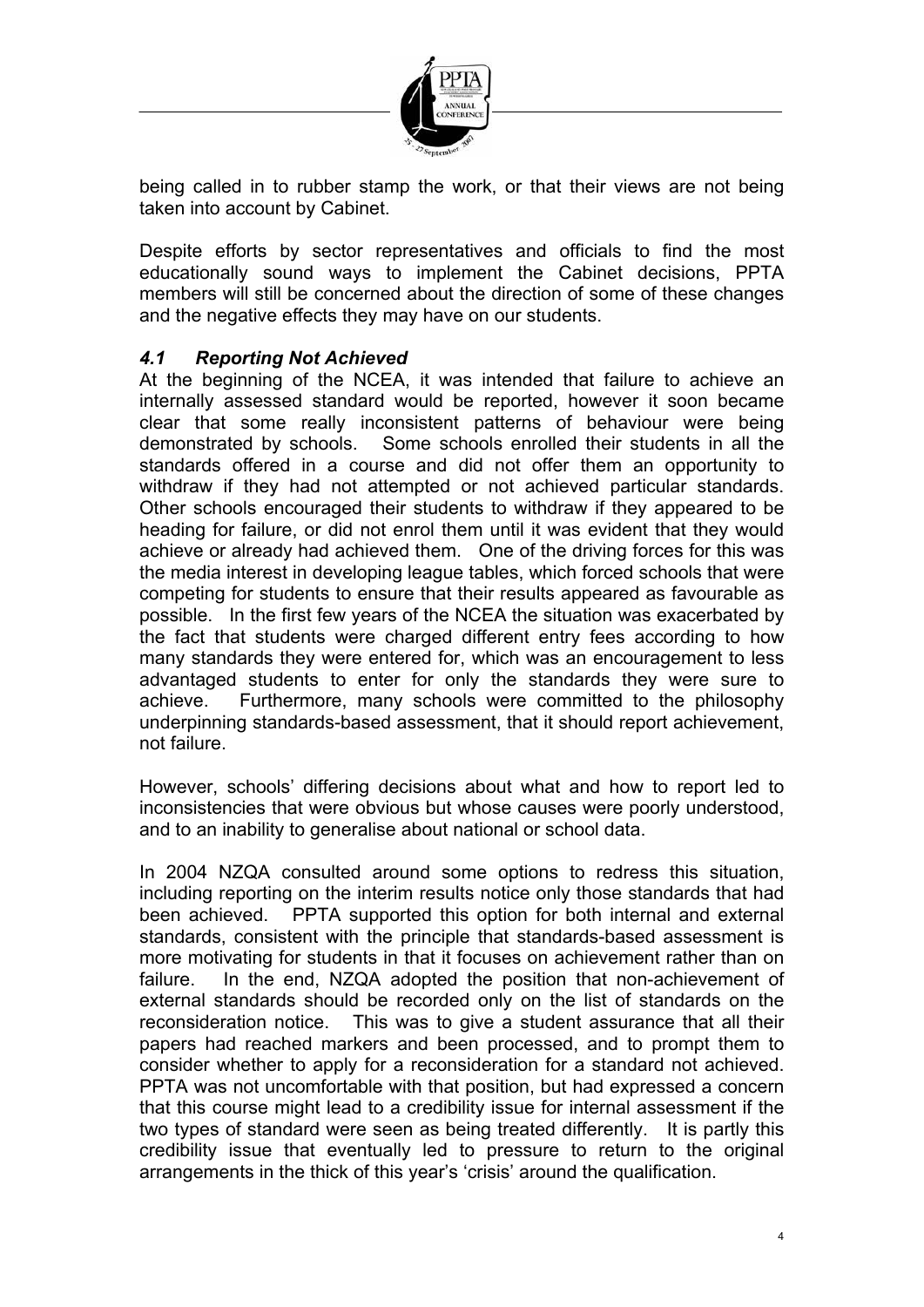

It is a tragedy that the university sector, plus a small group of conservative educators and the media that listen to them, have managed to persuade government to force a return to a focus on failure and to a system that was fraught with difficulties. One of the major reasons for PPTA's advocacy, dating back as far as the early 1970's, for new forms of assessment, was that the norm-referenced system condemned a huge proportion of students to failure, and that this was de-motivating and led to students leaving school prematurely without having developed a perception of themselves as successful learners who were able to continue to learn throughout their lives. A few decades ago there were at least unskilled work options for such school leavers; today, with the loss of much unskilled work, the options are not there.

A small comfort is that Not Achieved will be recorded only on the interim results notice, and the Record of Learning, renamed as a Record of Achievement, will record only standards gained.

#### *4.2 Endorsement at Certificate and Subject Level*

A related issue is the government decision to endorse the certificates of students who gain a defined number of credits at Merit or Excellence at a level or in an individual 'subject'. Certificate endorsement appears to be quite widely supported as a way of motivating students who might otherwise aim only to achieve the standards, rather than to aim for Merit or Excellence. However it is highly problematic that if a student's course includes significant numbers of unit standards, almost none of which offer Merit, let alone Excellence, or if it includes one or more subjects at tertiary level, their ability to gain an endorsed certificate will be restricted. Courses such as Computing, which have no achievement standards available to them, may struggle to get students in future. Teachers will feel forced to review the number of unit standards that they are using in 'conventional' subjects, to maximise the opportunities for students to achieve Merit and Excellence.

Some schools that are using the potential of the Qualifications Framework to its fullest are very concerned about this move. They do not want to restrict the flexibility they offer their students, but they also do not want to disadvantage them. There is also much concern from the ITOs and There is also much concern from the ITOs and polytechnics that work closely with secondary schools assisting students to embark, while still at school, on valuable pathways into tertiary study and employment.

Subject endorsement is even more problematic. Quite apart from the issues posed by certificate endorsement, there is the very vexed problem of defining a 'subject', at just the time that some schools are starting to be very innovative about creating exciting new courses that draw together learning from across disciplines, e.g. environmental studies or performing arts courses. There is a danger that initially at least, subject definition problems will be resolved by offering endorsement only to subjects that form part of the university entrance 'canon', perhaps only at Level 3, or more widely only to 'subjects' that are represented in the New Zealand curriculum, or slightly more widely to those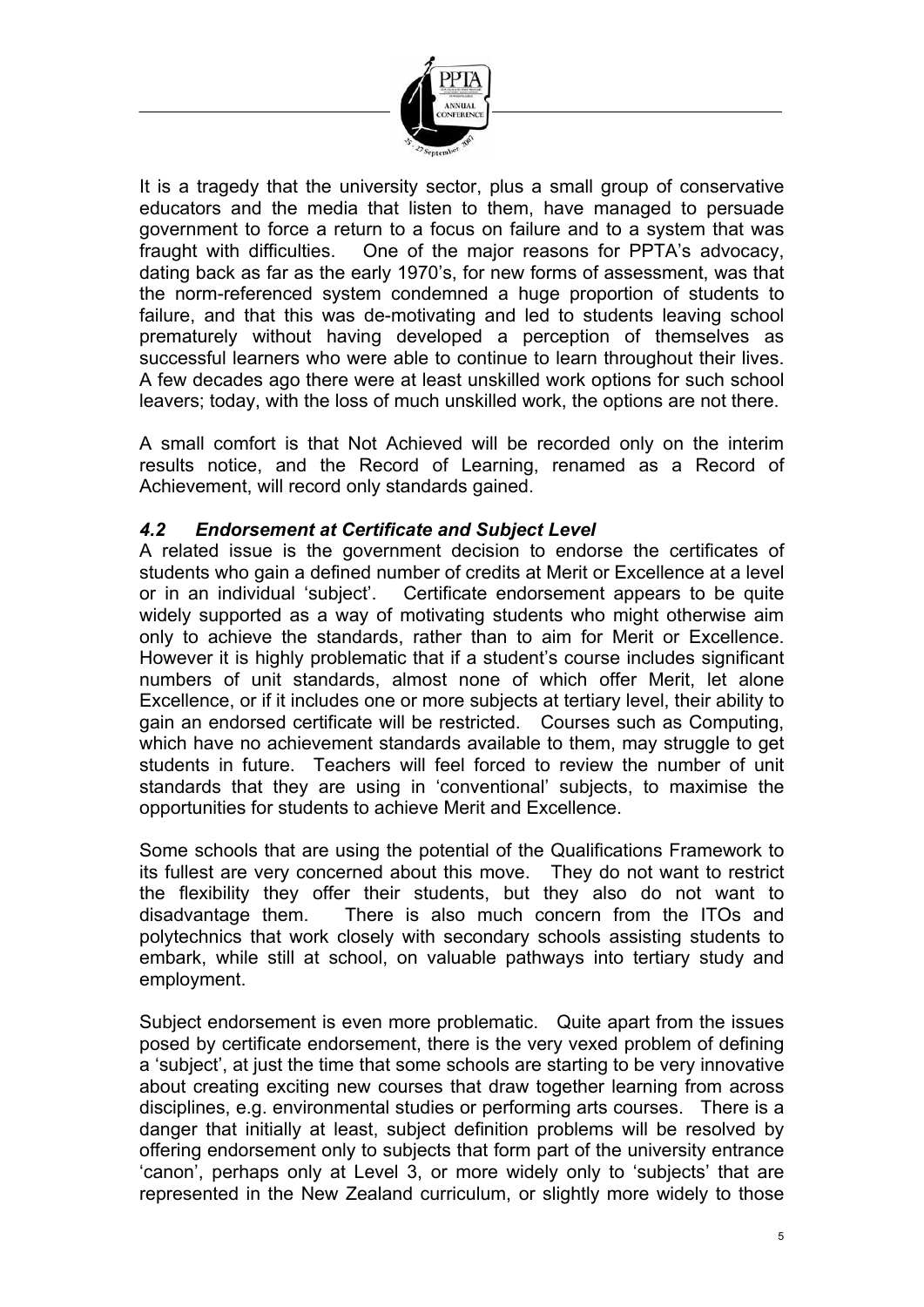

that have had achievement standards written for them. There is discussion of how courses created by schools that combine standards from two or more domains might be recognised, but this will be far from simple.

It would give quite the wrong messages for the traditional subjects to have endorsement available to them first, and for the newer courses to trail along later, as 'second-class offerings'. This is not a small problem; early signs from an NZCER study of subject diversity are that many schools have availed themselves of the opportunities offered by the NCEA to develop new subjects to meet the needs of their particular students. It would be quite contradictory for government to stifle such creativity at NCEA level, when the new curriculum gives so much encouragement to school-based curriculum development.

Furthermore, even if endorsement for traditional and newer subjects that use achievement standards is implemented in a way that does not entrench a disparity of status between subjects, the problem of how to affirm the value of subjects that rely largely or wholly on unit standards will remain. PPTA understands that some ITOs are considering whether they might introduce Merit and/or Excellence into some of their unit standards, but such discussions are at a very early stage. Subject endorsement cuts right across some basic principles of the NCEA: according parity of esteem to different kinds of learning, offering a good range of choices, and giving schools the flexibility to develop the courses that best suit their students.

PPTA has expressed concern to the Minister and at the Leaders' Forum and LFQG about the indecent haste with which government appears to be implementing subject endorsement when there are so many questions still to answer. The policy could stop innovation with the NCEA rather than encourage it, and is pandering to schools that are taking a conservative approach to the qualification and not exploiting its potential to address inequity. Discussion at the August Leaders' Forum of a draft paper to Cabinet on subject endorsement demonstrated that PPTA's position has wide support across the sector. It is to be hoped that Cabinet will heed our advice.

At the very least, subject endorsement must not be implemented until the problems identified here have been solved. If we have learned nothing else through the NCEA years, we have surely learned this!

#### *4.3 Other changes*

This paper would be unbalanced if it did not acknowledge that some of the implementation changes will be welcomed by PPTA members:

- The appointment of full-time moderators in many subjects should deliver better and more consistent moderation, and more assistance for teachers struggling to understand the logic of external moderators' judgements.
- The increase in the number of standards moderated each year will also help to improve the credibility of the moderation system. PPTA has been assured that this will only minimally increase current teacher workload,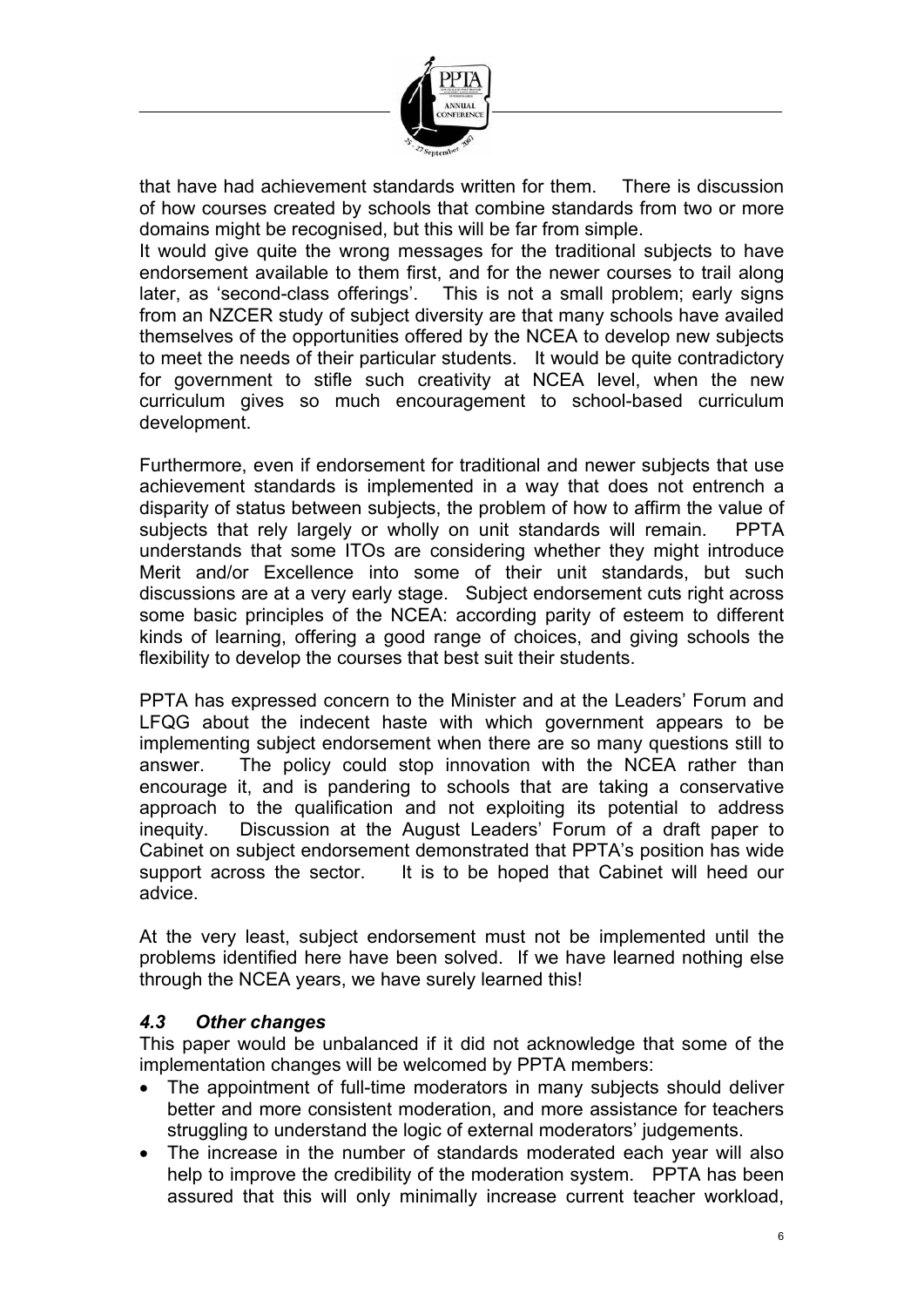

because all schools are expected to keep, each year, eight representative samples of assessed student work for every standard. However, should the piloting of random sampling at Level 3 in the September 2007 moderation round indicate that it is an improvement on the current system, PPTA will certainly argue again for new resourcing to support its extension across all standards because this will be an added burden for schools. On the other hand, teachers have expressed concerns about the moderation system<sup>1</sup>, and random sampling will increase the credibility of the process. (NZQA was advised in 2001 that a random sample of eight would deliver the most robust system, but until now has not heeded that advice.) $<sup>2</sup>$ </sup>

- The review of achievement and unit standards is long overdue, and there are positive signs that, unlike the 2006 Consistency Review, it will have the comprehensive nature that it needs to have.
- The promised further increase in the availability of high quality exemplars for internally and externally assessed standards will also be welcomed, if it eventuates. (PPTA's past experience of this has been a lot of promising and little delivering, however.)

# **5. Criteria for a high quality qualifications system**

PPTA's Qualifications Framework Inquiry report *Te Tiro Hou*[3](#page-6-0) in 1997 set out eight criteria by which any qualifications system should be judged. Those criteria were that a qualification must be: fair, inclusive, cumulative, clear, motivating, coherent, constructive and manageable. These were confirmed by Annual Conference in 1997, highlighted again in the 2005 NCEA conference paper, and continue to serve as a valuable guide for PPTA.

Union representatives at the June 2007 Leaders' Forum reminded that group of these criteria, and highlighted the ways in which some of the proposals for change failed to measure up to these criteria, in particular to inclusiveness. Further, they highlighted some of the original government goals for the NCEA that also appeared to be contradicted by the latest changes, especially parity of esteem, flexibility, allowing students to build on their strengths, and better access to success for groups of students currently under-achieving, e.g. Maori and Pasifika students.

Recommendation 2 confirms that the QFI's eight criteria should continue to serve the union as a basis for judging the acceptability of proposals for change in the NCEA.

 $\overline{a}$ 1 Alison, J. (2005) *Teachers talk about NCEA*, Wellington: NZPPTA 2

Rhoades, D.A. (2001) R*eview of NCEA Moderation Model*, prepared for New Zealand Qualifications Authority.

<span id="page-6-0"></span><sup>3</sup> Allen P., Crooks T., Hearn S. & Irwin K. (1997) *Te Tiro Hou: Report of the Qualifications Framework Inquiry*, Wellington: NZPPTA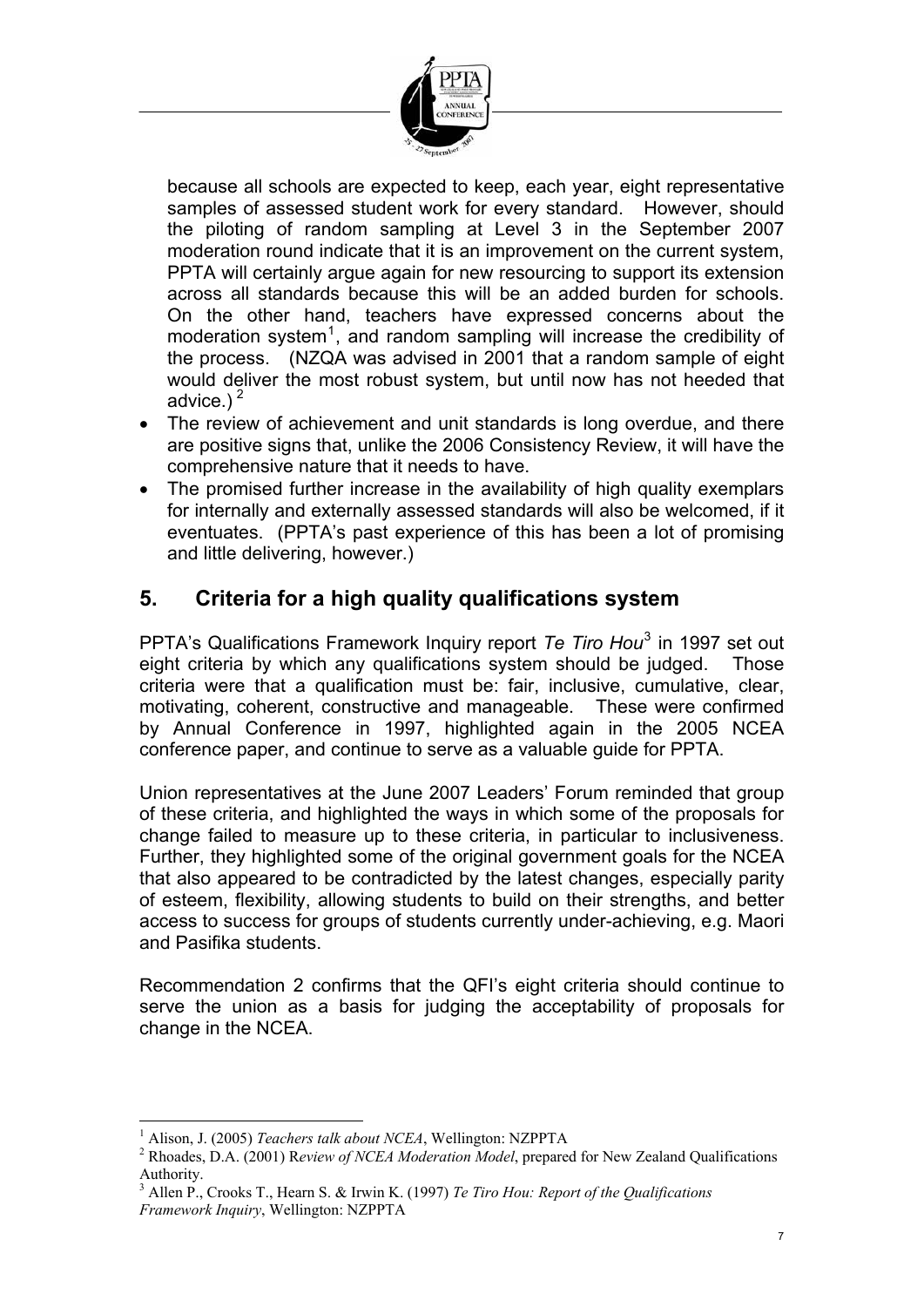

# **6. Conclusions**

PPTA representatives will continue to use every opportunity to warn of the dangers inherent in some of the recent changes, to seek to have them implemented in ways that minimise the damage, and to network with groups sympathetic to our cause. However, PPTA's chances of reversing those changes it deems to be negative are not high, because the push for change has become intensely political. Nevertheless we must continue to highlight the union's concerns to ensure that policy makers can hear the voice from the classroom loud and clear and will have no excuses to fall back on should they refuse to heed it. As the title of this paper signals, there is nothing new about any of this.

#### **Recommendations**

- 1. That the report be received.
- 2. That PPTA representatives continue to oppose any changes to the NCEA that conflict with the union's eight criteria for a high quality qualifications system.